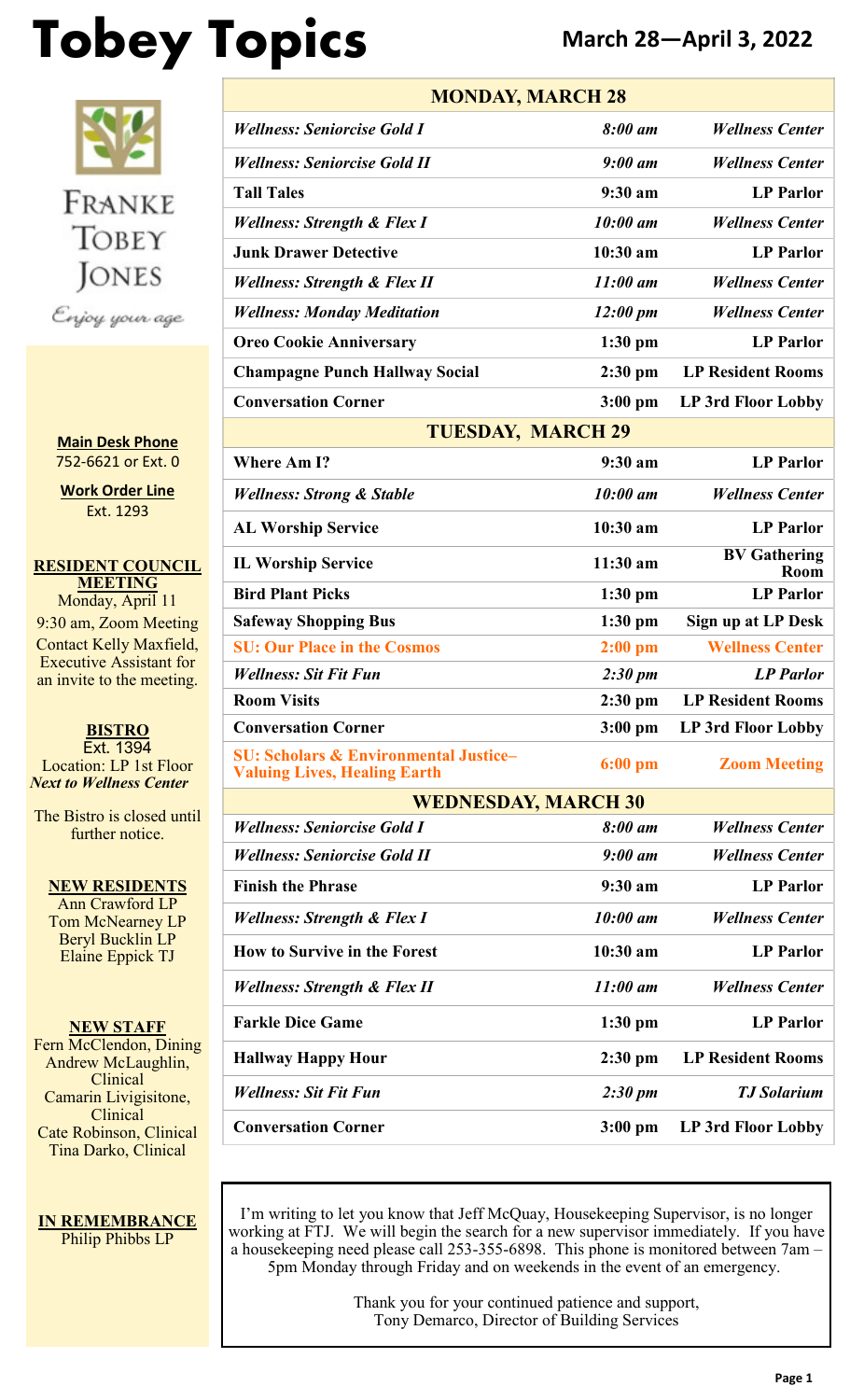## **Tobey Topics**

#### HAPPY BIRTHDAY

March 29 John Kriete

March 31 Francesca Okerlund

April 3 Paula Foreman Stephen McCready

> April 7 Janet Olejar

April 9 Steve Didis

April 12 Jett Brooks

April 17 Tom Reeder

April 20 Ann Martin David Baker

April 21 Marcia Kuska Henry Ball

April 23 Marian Athow

April 24 Shirley Cockrill Beverly Cook

April 25 Bernie Ekemo

April 26 Barbara Johnson

> April 28 Bill Keebler



| <b>THURSDAY, MARCH 31</b>                                               |                        |                           |  |  |
|-------------------------------------------------------------------------|------------------------|---------------------------|--|--|
| <b>Knit Wits</b>                                                        | 9:30 am                | <b>TJ</b> Parlor          |  |  |
| <b>Music Trivia</b>                                                     | 9:30 a m               | <b>LP</b> Parlor          |  |  |
| <b>Wellness: Strong &amp; Stable</b>                                    | 10:00 am               | <b>Wellness Center</b>    |  |  |
| <b>Music by Dave Kern</b>                                               | 10:30 am               | <b>LP Parlor</b>          |  |  |
| <b>Wellness: Yoga</b>                                                   | $11:00$ am             | <b>Wellness Center</b>    |  |  |
| <b>Trader Joe's Shopping Bus</b>                                        | $1:30$ pm              | Sign up at LP Desk        |  |  |
| <b>The Eiffel Tower</b>                                                 | $1:30$ pm              | <b>LP</b> Parlor          |  |  |
| <b>SU: Five Movies to Understand</b><br><b>Mexican-American Culture</b> | $2:00$ pm              | <b>Zoom Meeting</b>       |  |  |
| <b>Wellness: Sit Fit Fun</b>                                            | $2:30 \text{ pm}$      | <b>LP</b> Parlor          |  |  |
| <b>Conversation Corner</b>                                              | $3:00$ pm              | <b>LP 3rd Floor Lobby</b> |  |  |
| <b>GA Happy Hour</b>                                                    | $3:00$ pm              | <b>GA Living Room</b>     |  |  |
| <b>TJ Happy Hour</b>                                                    | $3:30$ pm              | <b>TJ Parlor</b>          |  |  |
| <b>DU Happy Hour</b>                                                    | $3:30$ pm              | <b>Wellness Center</b>    |  |  |
| <b>BV Happy Hour</b>                                                    | $3:30$ pm              | <b>Bowditch Room</b>      |  |  |
|                                                                         | <b>FRIDAY, APRIL 1</b> |                           |  |  |
| <b>Wellness: Seniorcise Gold I</b>                                      | 8:00 am                | <b>Wellness Center</b>    |  |  |
| <b>Wellness: Seniorcise Gold II</b>                                     | $9:00$ am              | <b>Wellness Center</b>    |  |  |
| <b>Comedy Queen: Carol Burnett</b>                                      | $9:30$ am              | <b>LP</b> Parlor          |  |  |
| <b>SU: Culture Culinary History</b>                                     | $10:00$ am             | <b>BV Gathering Room</b>  |  |  |
| <b>Wellness: Strength &amp; Flex I</b>                                  | 10:00 am               | <b>Wellness Center</b>    |  |  |
| <b>Fact or Foolery</b>                                                  | 10:30 am               | <b>LP Parlor</b>          |  |  |
| <b>Wellness: Strength &amp; Flex II</b>                                 | $11:00$ am             | <b>Wellness Center</b>    |  |  |
| <b>Wii Bowling</b>                                                      | $1:30$ pm              | <b>LP</b> Parlor          |  |  |
| <b>SU: Art Appreciation Lecture</b><br><b>Series-Themes of Art</b>      | $2:00$ pm              | <b>Wellness Center</b>    |  |  |
| <b>Wellness: Sit Fit Fun</b>                                            | $2:30 \text{ pm}$      | <b>TJ</b> Solarium        |  |  |
| <b>Conversation Corner</b>                                              | $3:00$ pm              | LP 3rd Floor Lobby        |  |  |
| <b>SATURDAY, APRIL 2</b>                                                |                        |                           |  |  |
| <b>Morning Movie</b>                                                    | 9:30 am                | <b>LP</b> Parlor          |  |  |
| <b>Tacoma Musical Playhouse</b>                                         | $1:15$ pm              | Sign up at LP Desk        |  |  |
| <b>TJ Afternoon Movie</b>                                               | $2:30$ pm              | <b>TJ Parlor</b>          |  |  |
| <b>Conversation Corner</b>                                              | $3:00$ pm              | LP 3rd Floor Lobby        |  |  |
| <b>SUNDAY, APRIL 3</b>                                                  |                        |                           |  |  |
| <b>Morning Movie</b>                                                    | 9:30 am                | <b>LP Parlor</b>          |  |  |
| <b>Seated Exercise</b>                                                  | $1:30$ pm              | <b>LP Parlor</b>          |  |  |
| <b>National Library Week</b>                                            | $2:30$ pm              | <b>LP</b> Parlor          |  |  |
| <b>Conversation Corner</b>                                              | $3:00$ pm              | <b>LP 3rd Floor Lobby</b> |  |  |

**March 28—April 3, 2022**

#### **Mask Mandate and Franke Tobey Jones**

The state's indoor mask mandate expired on March 11th. While this is a step forward, it is important to remind everyone that Franke Tobey Jones, as a long-term care provider, is exempt from the expired mask mandate and therefore masks will still be required for all staff, residents and visitors inside any of our buildings.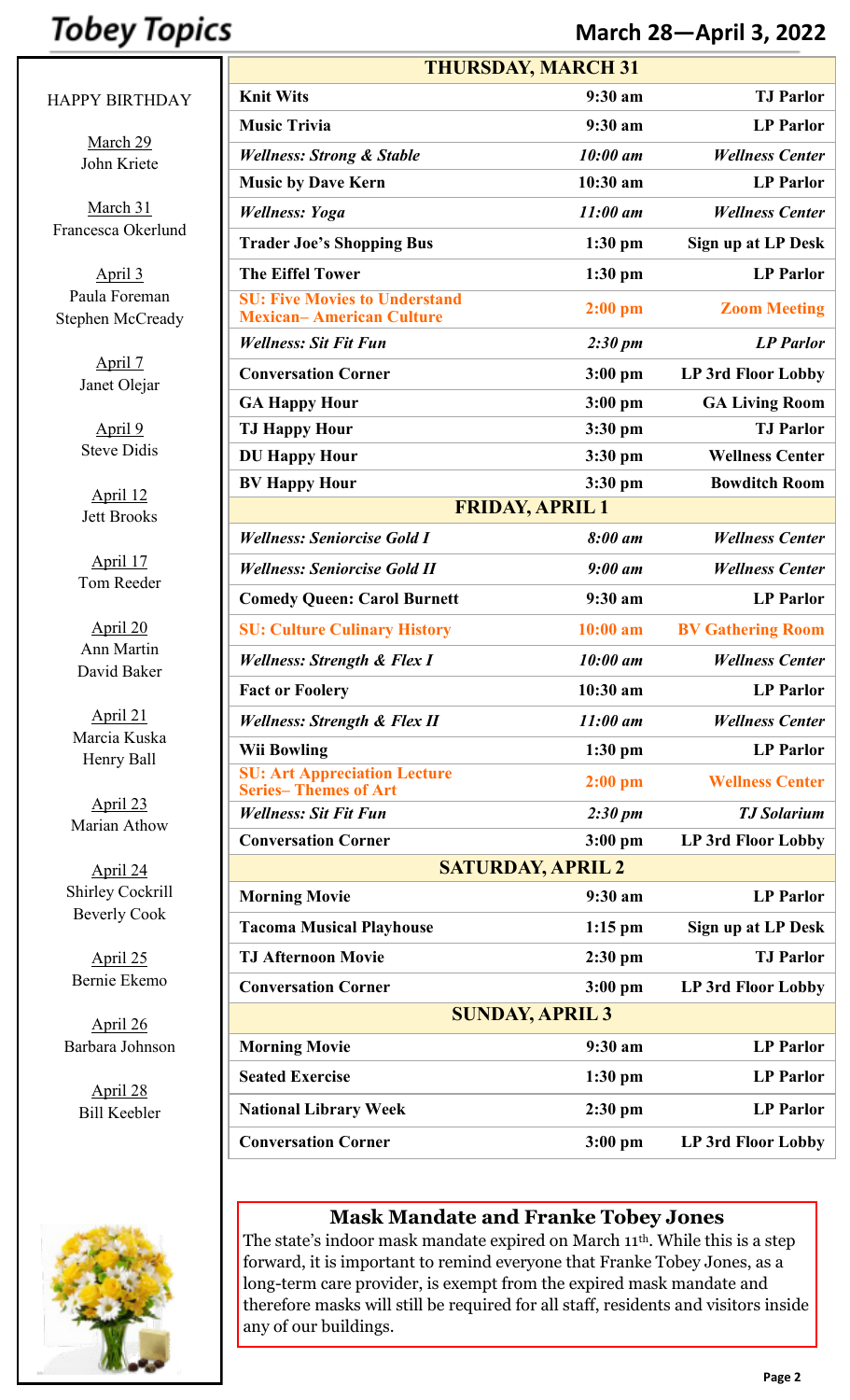#### **Tacoma Musical Playhouse "A Gentleman's Guide to Love & Murder"**

**Saturday, April 2** Bus departs at 1:15 pm.

Sign up by Monday March 28. **Cost: Ticket \$29 Proof of Covid Vaccination will be required to enter the theater. You MUST bring or have a copy of your vaccine card, and photo ID. Masks will be required while in the theater.**



A distant heir to a family fortune sets out to speed up the line of succession by using a great deal of charm and a dash of murder. *A Gentleman's Guide To Love and Murder* is the knock-'em-dead, uproarious hit and the most-nominated show of the 2014 season. **Please sign up at LP Front Desk**

**Please contact Heidi at 253-756-6284 if you want to purchase tickets.**

#### **Lunch Bunch "McMenamins Pub at Elks Temple"**

**Thursday, April 7** Bus departs at 11:40 am

Sign up by Wednesday April 6 **Cost: Meal**

Join us as we go to McMenamins in the historic Elks Temple. The 1916 Elks Temple has been restored and reimagined into a vibrant gathering place for out-of-town guests and locals alike. Threads of art, history and elements of the local community are woven into the structure. We will be eating in the McMenamins Pub where they serve classic Pacific Northwest fare in a room with a spectacular view facing the Foss Waterway.

**This trip is limited to 20 residents. Please sign up at the front desk.**

#### **Symphony Tacoma "Classics V"**

**Saturday, April 30** Bus departs at 6:45 pm. Sign up by Wednesday April 27. **Cost: Ticket \$40-\$90 Masks are strongly suggested while in the theater.**



Each of the works comprising this concert tells a story of struggle and inspiration. Vivian Fung's *Prayer* is a deeply personal commentary on the extraordinary conditions she faced during the COVID-19 pandemic. Inspired by the legacy of Martin Luther King, Jr., *From the Mountaintop* was written for Anthony McGill, principal clarinet of the New York Philharmonic, and is filled with vivid sadness, happiness, prayerfulness, joy and the struggles and pain felt during the Civil Rights Movement. Schumann's Symphony No. 3 silenced his critics and demonstrated his brilliance as a composer of orchestral music.

 $\bullet$ 

#### **Please sign up at LP Front Desk**

**Please contact Heidi at 253-756-6284 if you want to purchase tickets.**

#### **Symphony Tacoma "Classics VI"**

**Saturday, May 14** Bus departs at 6:45 pm.

Sign up by Wednesday May 11. **Cost: Ticket \$40-\$90**

**Masks are strongly suggested while in the theater.**

This concert showcases a delightful array of contrasting styles: from the "rhapsodic dance" and integration of African music into the classical tradition of *The Bamboula,* to the romanticism of Sibelius' Symphony No. 5 and the breathtaking complexity of Rachmaninoff's Piano Concerto No. 2, featuring pianist Natasha Paremski. **Please sign up at LP Front Desk**

**Please contact Heidi at 253-756-6284 if you want to purchase tickets.**

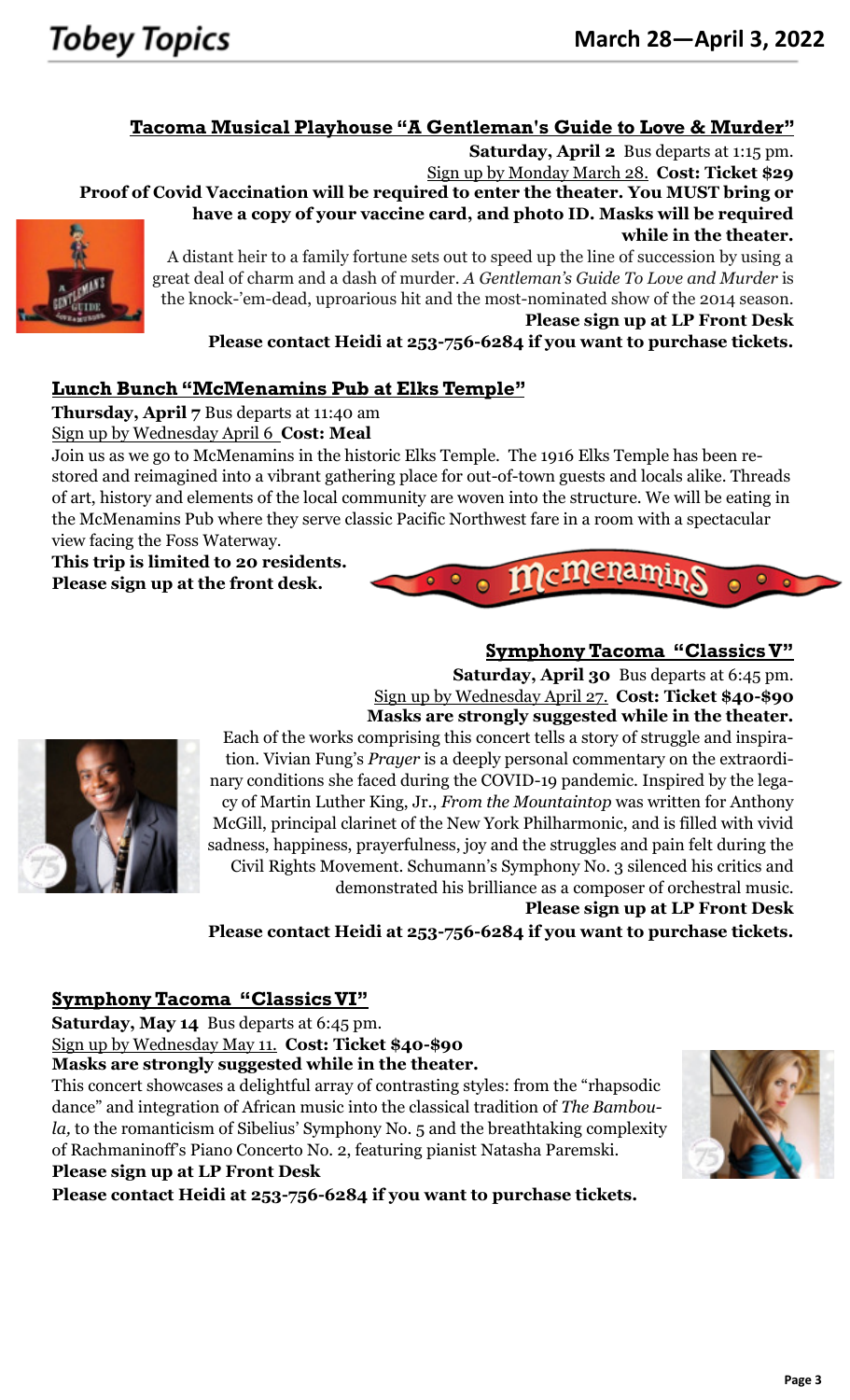## **Tobey Topics**

A bamboozable is a saying/phrase that is made up of a display of words, in an interesting way. The object is to try to figure out the well-known saying, person, place, or thing that each bamboozable is meant to represent.



#### **WEEKLY RIDDLE**

I hurt the most when lost, yet also when not had at all. I'm sometimes the hardest to express, but the easiest to ignore. I can be given to many, or just one. What am I?

I ran out of gas today... **Called my insurance for** roadside assistance and they totaled my truck...!!





Bob forgot his wedding anniversary. His wife was mad. She told him "Tomorrow morning, I expect to find a gift in the driveway that goes from 0 to 200 in 6 seconds AND IT BETTER BE THERE!!!" The next morning when his wife woke up, she looked in the middle of the box ... gift-wrapped in the middle of the driveway. She opened it and found a brand new bathroom scale ... Bob has been missing since Friday!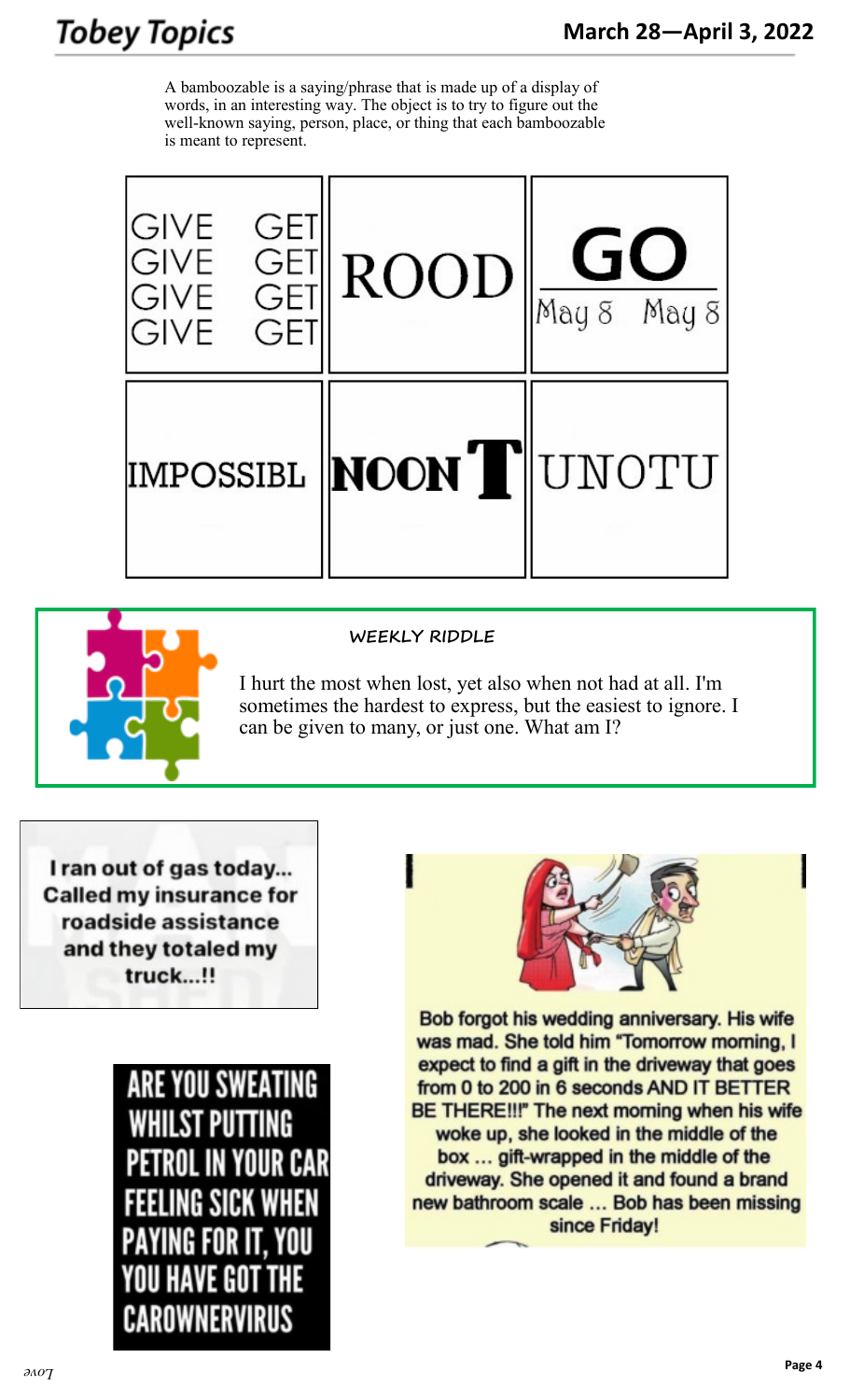## A Call to Resident Artists!

Our current Resident Art Exhibit will be taken down and a new exhibit will be hung shortly.

All residents are invited to submit artwork they have created to be placed in the Resident Art Gallery for the upcoming exhibit. Needlework, woodwork, watercolors, sculpture, paintings, drawings, quilting and photographs are just some of the items that can be submitted. All drawings, paintings, photos must be framed and ready to hang. Any sculptures need to be small enough to fit in the glass cabinet in the hall.

Please contact Joy Drewfs at 503-807-0016 or via email at suziejoy@gmail.com to submit your art work, she will coordinate when to deliver your artwork to BV 17.

#### **Celebration of Life Circle**

Friday, March 25, we will be ringing the bell for all those residents who have passed this month. The bell is located in the courtyard between TJ and CC, behind the Resident Garden. Please join us!

#### **Garden Plot Available**

Currently there is one garden bed spot available in the Resident Garden on a first come, first served basis. If you are interested, please call Yvonne Zubalik at 253-756-6256 to reserve this open spot.

#### *Knit Wits Group*

A casual group of knitters and stitchers is meeting in our comfortable, yet stately, Tobey Jones parlor for coffee, conversation and a little knitting and decorative sewing. The group is open to both beginners and the experienced.

**Thursdays, 9:30 am Tobey Jones Parlor**



### **Shopping Trip for April**

On Tuesdays we rotate between the Safeway on Pearl Street and the Proctor District Safeway/Met Market. The bus will depart **at 1:30pm, returning at 3:30pm.** You must sign up by calling the LP Front Desk to reserve your spot on the bus.

April 5—Proctor District/ Safeway/ Met Market

April 12—Safeway and Westgate

April 19—Proctor District/ Safeway/ Met Market

April 26—Safeway and Westgate

On Thursdays we rotate between Fred Meyer and Trader Joes. The bus departs at **1:30pm, returning at 3:30pm** and you must sign up by calling the LP Front Desk to reserve your spot on the bus.

April 14—Fred Meyer April 21—Trader Joe's April 28—Fred Meyer

For all of these shopping trips you must sign up in advance. Masks are required at all times while on the bus, regardless of vaccination status. If no one has signed up by 5pm the day previously, the shopping trip will be canceled. Please do not call drivers directly for the shopping trips.